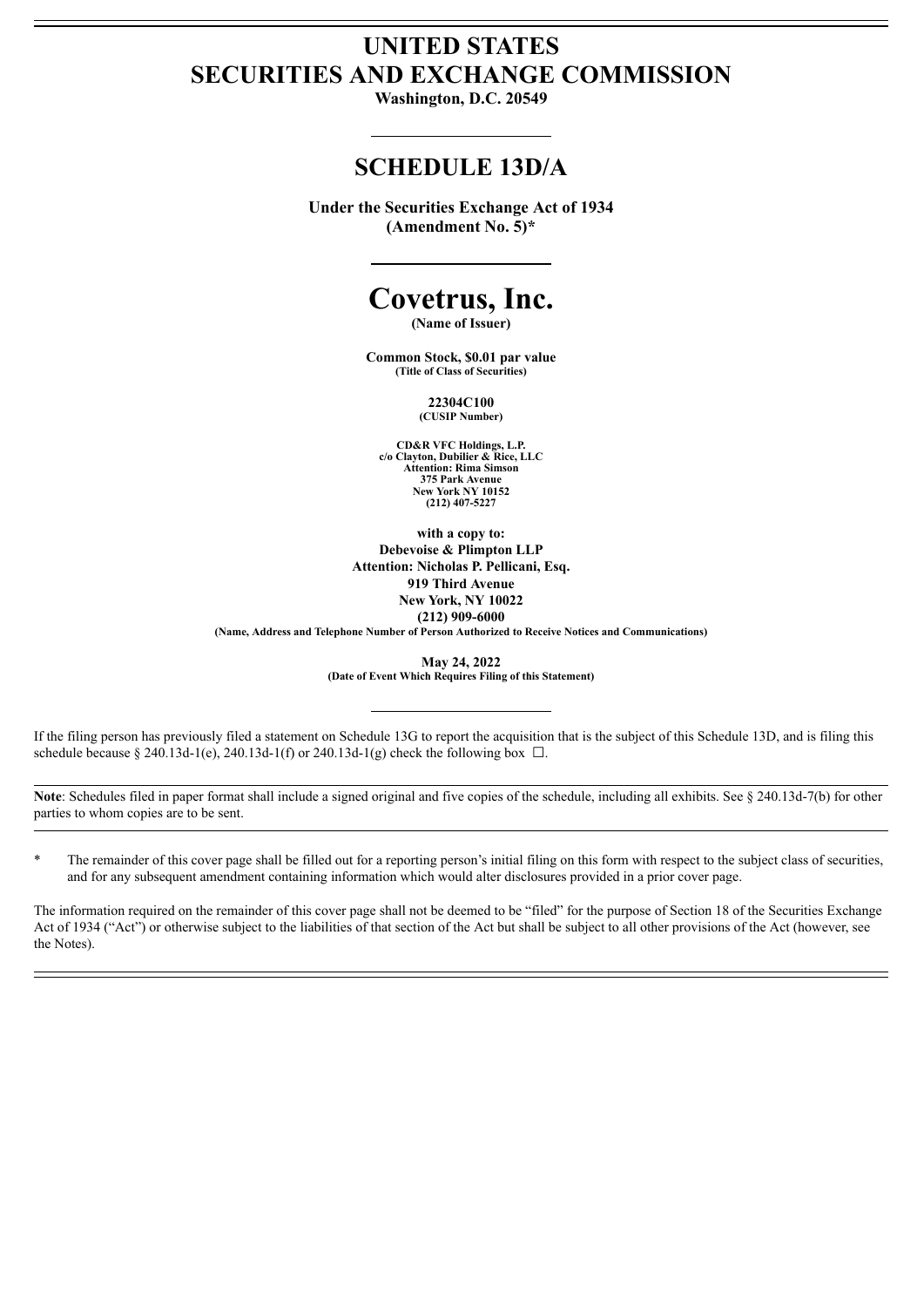CUSIP No. 22304C100

| 1.               | NAME OF REPORTING PERSON                                            |                                  |                                                                                          |  |  |  |
|------------------|---------------------------------------------------------------------|----------------------------------|------------------------------------------------------------------------------------------|--|--|--|
|                  |                                                                     |                                  | CD&R VFC HOLDINGS, L.P.                                                                  |  |  |  |
| 2.               | CHECK THE APPROPRIATE BOX IF A MEMBER OF A GROUP (SEE INSTRUCTIONS) |                                  |                                                                                          |  |  |  |
|                  | (a) $\Box$                                                          |                                  | $(b)$ $\square$                                                                          |  |  |  |
|                  |                                                                     |                                  |                                                                                          |  |  |  |
| 3.               | <b>SEC USE ONLY</b>                                                 |                                  |                                                                                          |  |  |  |
| $\overline{4}$ . | SOURCE OF FUNDS (SEE INSTRUCTIONS)                                  |                                  |                                                                                          |  |  |  |
|                  |                                                                     |                                  |                                                                                          |  |  |  |
|                  | <b>SC</b>                                                           |                                  |                                                                                          |  |  |  |
| 5.               |                                                                     |                                  | CHECK BOX IF DISCLOSURE OF LEGAL PROCEEDINGS IS REQUIRED PURSUANT TO ITEMS 2(D) OR 2(E)  |  |  |  |
|                  | $\Box$                                                              |                                  |                                                                                          |  |  |  |
| 6.               |                                                                     |                                  | CITIZENSHIP OR PLACE OF ORGANIZATION CAYMAN ISLANDS                                      |  |  |  |
|                  |                                                                     |                                  |                                                                                          |  |  |  |
|                  |                                                                     | 7.                               | <b>SOLE VOTING POWER</b>                                                                 |  |  |  |
|                  |                                                                     |                                  |                                                                                          |  |  |  |
|                  | Number of                                                           |                                  | 33,670,541 (see Item 5)                                                                  |  |  |  |
|                  | <b>Shares</b>                                                       | 8.                               | <b>SHARED VOTING POWER</b>                                                               |  |  |  |
|                  | Beneficially<br>Owned by                                            |                                  |                                                                                          |  |  |  |
|                  | Each                                                                |                                  | $\mathbf{0}$                                                                             |  |  |  |
|                  | Reporting                                                           | 9.                               | <b>SOLE DISPOSITIVE POWER</b>                                                            |  |  |  |
|                  | Person                                                              |                                  |                                                                                          |  |  |  |
|                  | With                                                                |                                  | 33,670,541 (see Item 5)                                                                  |  |  |  |
|                  |                                                                     | 10.                              | <b>SHARED DISPOSITIVE POWER</b>                                                          |  |  |  |
|                  |                                                                     |                                  | $\theta$                                                                                 |  |  |  |
| 11.              |                                                                     |                                  | AGGREGATE AMOUNT BENEFICIALLY OWNED BY EACH REPORTING PERSON                             |  |  |  |
|                  |                                                                     |                                  |                                                                                          |  |  |  |
|                  |                                                                     |                                  | 33,670,541 (see Item 5)                                                                  |  |  |  |
| 12.              |                                                                     |                                  | CHECK BOX IF THE AGGREGATE AMOUNT IN ROW (11) EXCLUDES CERTAIN SHARES (SEE INSTRUCTIONS) |  |  |  |
|                  |                                                                     |                                  |                                                                                          |  |  |  |
|                  | $\Box$                                                              |                                  |                                                                                          |  |  |  |
| 13.              |                                                                     |                                  | PERCENT OF CLASS REPRESENTED BY AMOUNT IN ROW (11)                                       |  |  |  |
|                  |                                                                     | 24.15% (see Item 5) <sup>1</sup> |                                                                                          |  |  |  |
| 14.              | TYPE OF REPORTING PERSON (SEE INSTRUCTIONS)                         |                                  |                                                                                          |  |  |  |
|                  |                                                                     |                                  |                                                                                          |  |  |  |
|                  | <b>PN</b>                                                           |                                  |                                                                                          |  |  |  |

1 Based on 139,405,751 shares of Common Stock outstanding as of April 29, 2022, based on the Issuer's Form 10-Q for the quarter ended March 31, 2022, filed on May 5, 2022.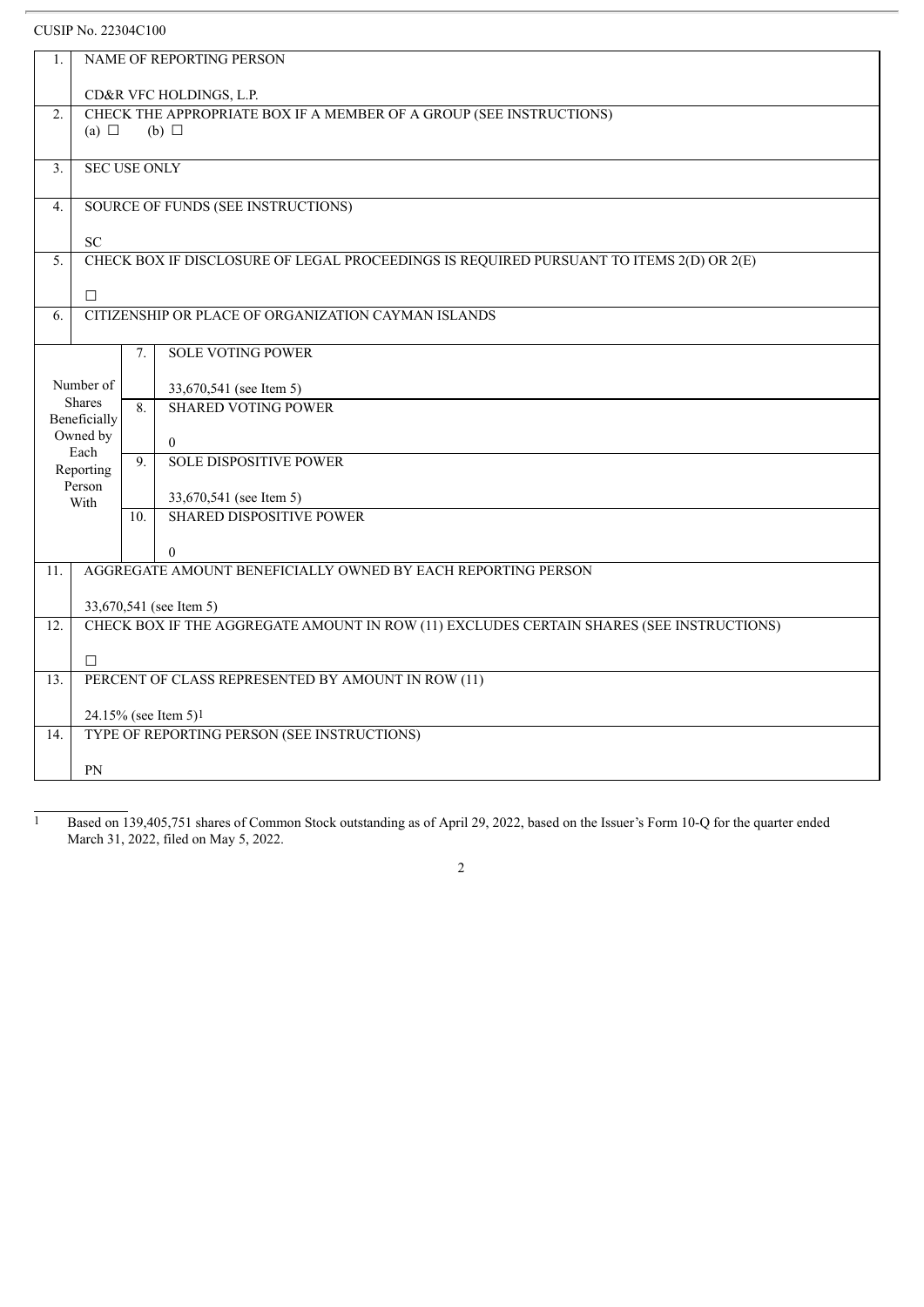## CUSIP No. 22304C100

| 1.               |                                                                                           |     | NAME OF REPORTING PERSON                                                                 |  |  |
|------------------|-------------------------------------------------------------------------------------------|-----|------------------------------------------------------------------------------------------|--|--|
|                  |                                                                                           |     | CD&R INVESTMENT ASSOCIATES IX, LTD.                                                      |  |  |
| 2.               |                                                                                           |     | CHECK THE APPROPRIATE BOX IF A MEMBER OF A GROUP (SEE INSTRUCTIONS)                      |  |  |
|                  | (a) $\Box$                                                                                |     | (b) $\Box$                                                                               |  |  |
| 3.               | <b>SEC USE ONLY</b>                                                                       |     |                                                                                          |  |  |
| $\overline{4}$ . | SOURCE OF FUNDS (SEE INSTRUCTIONS) SC                                                     |     |                                                                                          |  |  |
| 5.               | CHECK BOX IF DISCLOSURE OF LEGAL PROCEEDINGS IS REQUIRED PURSUANT TO ITEMS 2(D) OR 2(E) O |     |                                                                                          |  |  |
| 6.               | CITIZENSHIP OR PLACE OF ORGANIZATION CAYMAN ISLANDS                                       |     |                                                                                          |  |  |
|                  | Number of<br><b>Shares</b><br>Beneficially<br>Owned by<br>Each                            | 7.  | SOLE VOTING POWER 33,670,541 (see Item 5)                                                |  |  |
|                  |                                                                                           | 8.  | <b>SHARED VOTING POWER 0</b>                                                             |  |  |
|                  | Reporting<br>Person                                                                       | 9.  | SOLE DISPOSITIVE POWER 33,670,541 (see Item 5)                                           |  |  |
|                  | With                                                                                      | 10. | SHARED DISPOSITIVE POWER 0                                                               |  |  |
| 11.              | AGGREGATE AMOUNT BENEFICIALLY OWNED BY EACH REPORTING PERSON 33,670,541                   |     |                                                                                          |  |  |
| 12.              |                                                                                           |     | CHECK BOX IF THE AGGREGATE AMOUNT IN ROW (11) EXCLUDES CERTAIN SHARES (SEE INSTRUCTIONS) |  |  |
|                  | $\Box$                                                                                    |     |                                                                                          |  |  |
| 13.              | PERCENT OF CLASS REPRESENTED BY AMOUNT IN ROW (11)                                        |     |                                                                                          |  |  |
|                  | 24.15% (see Item 5) 1                                                                     |     |                                                                                          |  |  |
| 14.              |                                                                                           |     | TYPE OF REPORTING PERSON (SEE INSTRUCTIONS)                                              |  |  |
|                  | CO                                                                                        |     |                                                                                          |  |  |
|                  |                                                                                           |     |                                                                                          |  |  |

1 Based on 139,405,751 shares of Common Stock outstanding as of April 29, 2022, based on the Issuer's Form 10-Q for the quarter ended March 31, 2022, filed on May 5, 2022.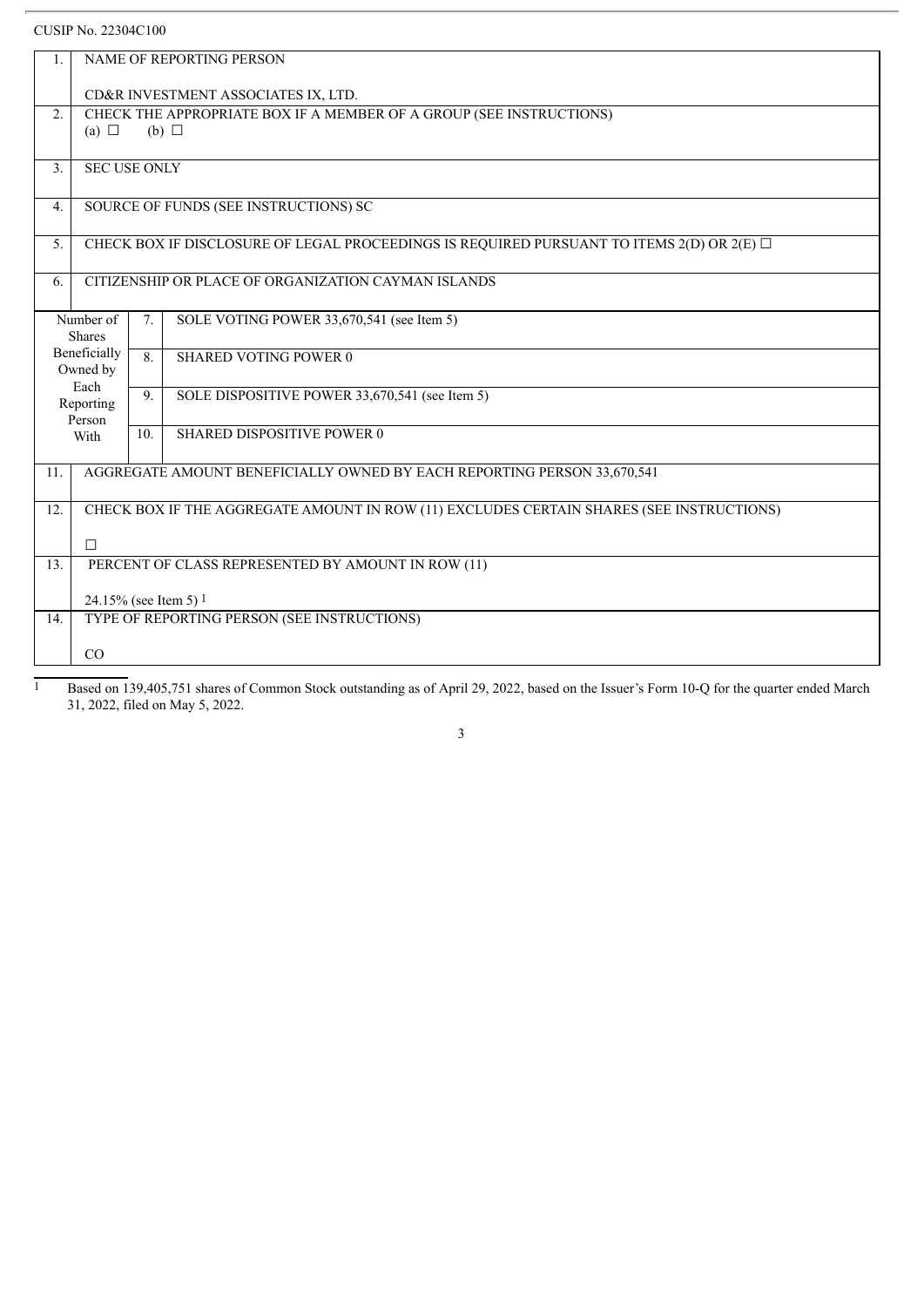#### **EXPLANATORY NOTE**

This Amendment No. 5 amends the Statement on Schedule 13D ("Schedule 13D") initially filed on February 11, 2019 with the U.S. Securities and Exchange Commission and amended by Amendment No. 1 filed on May 1, 2020, Amendment No. 2 filed on May 20, 2020, Amendment No. 3 filed on November 20, 2020 and Amendment No. 4 filed on May 20, 2022 by (i) CD&R VFC Holdings, L.P., a Cayman Islands exempted limited partnership ("CD&R Holdings"), and (ii) CD&R Investment Associates IX, Ltd., a Cayman Islands exempted company ("CD&R Holdings GP" and, together with CD&R Holdings, the "Reporting Persons").

#### **ITEM 3. SOURCE AND AMOUNT OF FUNDS OR OTHER CONSIDERATION.**

Item 3 of the Schedule 13D is hereby supplemented to incorporate by reference the information set forth in Item 4 below.

#### **ITEM 4. PURPOSE OF TRANSACTION.**

Item 4 of the Schedule 13D is hereby supplemented to include the following information:

#### *Merger Agreement*

On May 24, 2022, Covetrus, Inc., a Delaware corporation (the "Issuer"), entered into an Agreement and Plan of Merger (the "Merger Agreement") by and among the Issuer, Corgi Bidco, Inc., a Delaware corporation and an affiliate of the Reporting Persons ("Parent"), and Corgi Merger Sub, Inc., a Delaware corporation and an affiliate of the Reporting Persons ("Merger Sub"), providing for the acquisition of the Issuer by Parent. Capitalized terms used herein but not otherwise defined have the meaning set forth in the Merger Agreement.

The Merger Agreement provides that, among other things, upon the terms and subject to the conditions set forth in the Merger Agreement, Merger Sub will merge with and into the Issuer (the "Merger"), with the Issuer continuing as the surviving corporation and an indirect wholly owned subsidiary of Parent (the "Surviving Corporation").

A transaction committee (the "Transaction Committee") of the board of directors of the Issuer (the "Board"), consisting solely of non-management independent members of the Board not affiliated with Parent, among other things, unanimously recommended that the Board approve and declare advisable the Merger Agreement and the consummation of the transactions contemplated thereby, including the Merger, and the Board, acting on the Transaction Committee's approved and declared advisable the Merger Agreement, and the transactions contemplated thereby, including the Merger, and recommended that the stockholders of the Issuer vote to adopt and approve the Merger Agreement.

#### *Merger Consideration*

Pursuant to the Merger Agreement, each share of common stock, par value \$0.01 per share, of the Issuer (collectively, the "Shares") issued and outstanding immediately prior to the effective time of the Merger (the "Effective Time") (other than (i) Shares owned by Parent or Merger Sub or any of their respective subsidiaries (includes the Shares to be transferred by CD&R Holdings to Parent immediately prior to the Effective Time), (ii) Shares owned by the Issuer as treasury stock, and (iii) Shares that are owned by the stockholders of the Issuer who will not have voted in favor of the adoption of the Merger Agreement and will have properly exercised appraisal rights in respect of such Shares in accordance with Section 262 of the Delaware General Corporation Law) will be converted into the right to receive \$21.00 per Share in cash, without interest thereon (the "Merger Consideration").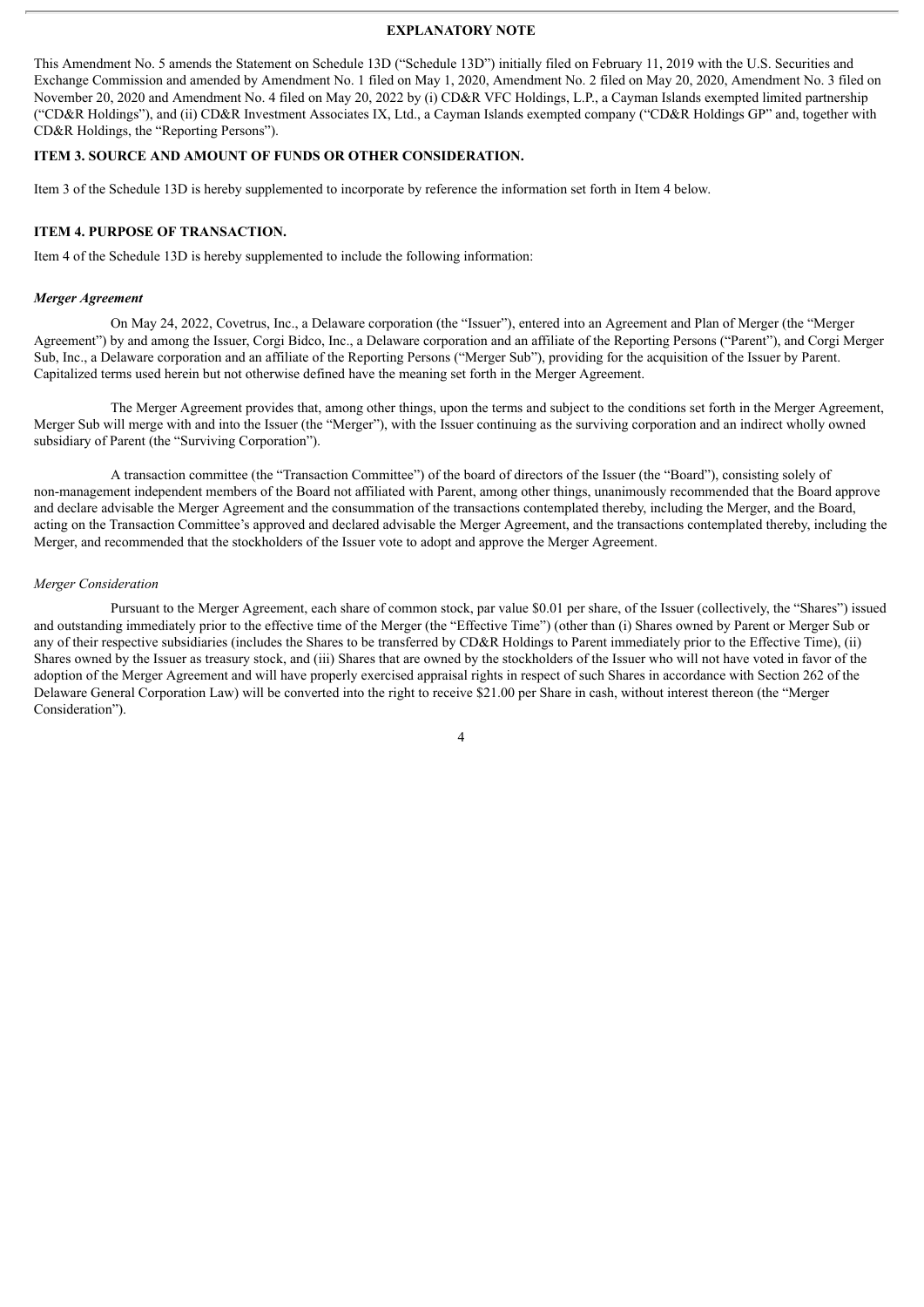### *Treatment of Equity Awards*

At the Effective Time each outstanding equity award will be treated as follows:

- Each outstanding option to purchase Shares (other than the rights to purchase Shares under the Issuer's Employee Stock Purchase Plan (the "ESPP")) (a "Issuer Option") that was granted under the 2019 Omnibus Incentive Compensation Plan (collectively, the "Issuer Stock Plans"), whether vested or unvested, (i) if the per Share exercise price of such Issuer Option is equal to or greater than the Merger Consideration, such Issuer Option will terminate and be cancelled as of immediately prior to the Effective Time, without any consideration being payable in respect thereof, and have no further force or effect and (ii) if the per Share exercise price of such Issuer Option is less than the Merger Consideration, such Issuer Option will become fully vested (to the extent unvested or to the extent such Issuer Option would not otherwise vest) and will terminate and be automatically cancelled as of immediately prior to the Effective Time in exchange for the right to receive a lump sum cash payment in the amount equal to (x) the number of Shares underlying the Issuer Option immediately prior to the Effective Time, multiplied by (y) an amount equal to the Merger Consideration minus the applicable exercise price.
- Each outstanding restricted stock unit that is subject to timed-based vesting conditions (a "Restricted Stock Unit") that was granted under the Issuer Stock Plans that is outstanding or payable as of immediately prior to the Effective Time, whether vested or unvested, will fully vest (to the extent unvested or to the extent such Restricted Stock Unit would not otherwise vest) and will terminate and be automatically cancelled as of immediately prior to the Effective Time in exchange for the right to receive a lump sum cash payment in the amount equal to (i) the number of Shares underlying such Restricted Stock Unit, multiplied by (ii) the Merger Consideration.
- Each outstanding performance restricted stock unit that is subject to performance-based vesting conditions (each, a "Performance Restricted Stock Unit") that was granted under the Issuer Stock Plans that is outstanding or payable as of immediately prior to the Effective Time, whether vested or unvested, will become fully vested (to the extent unvested or to the extent such Performance Restricted Stock Unit would not otherwise vest) and will terminate and be automatically cancelled as of immediately prior to the Effective Time in exchange for the right to receive a lump sum cash payment in an amount equal to the number of Shares subject to such Performance Restricted Stock Unit that would vest based on the target level of achievement (provided that in no event will such number of Shares exceed 990,000), multiplied by (ii) the Merger Consideration.
- Each Share subject to vesting, repurchase or other lapse restriction (the "Issuer Restricted Stock") outstanding immediately prior to the Effective Time will fully vest (to the extent such Issuer Restricted Stock would not otherwise vest) and be cancelled and converted automatically into the right to receive the Merger Consideration and be treated in the same manner as all other Shares for such purposes.

#### *Representations and Warranties*

The Merger Agreement contains customary representations and warranties of the Issuer with respect to, among other things, (i) entity organization, good standing and qualifications, (ii) capital structure, (iii) authorization to enter into the Merger Agreement, (iv) consents and approvals, (v) financial statements, (vi) absence of changes, (vii) litigation, (viii) undisclosed liabilities, (ix) employee benefits, (x) labor matters, (xi) compliance with laws and licenses, (xii) material contracts, (xiii) takeover statutes, (xiv) environmental matters, (xv) taxes, (xvi) intellectual property, (xvii) insurance, (xviii) financial advisor opinion, (xix) brokers, (xx) affiliate transactions, (xxi) health care and FDA regulatory matters, and (xxii) real property. The Merger Agreement also contains customary representations and warranties of Parent with respect to, among other things, (i) entity organization, good standing and qualification, (ii) ownership, (iii) authorization to enter into the Merger Agreement, (iv) consents and approvals, (v) litigation, (vi) brokers, (vii) financial ability, and (viii) solvency. The representations and warranties of the parties contained in the Merger Agreement will terminate and be of no further force and effect as of the closing of the transactions contemplated by the Merger Agreement. The representations and warranties made by the Issuer and Parent are qualified by disclosures made in disclosure schedules and, in the case of the Issuer only, its Securities and Exchange Commission ("SEC") filings.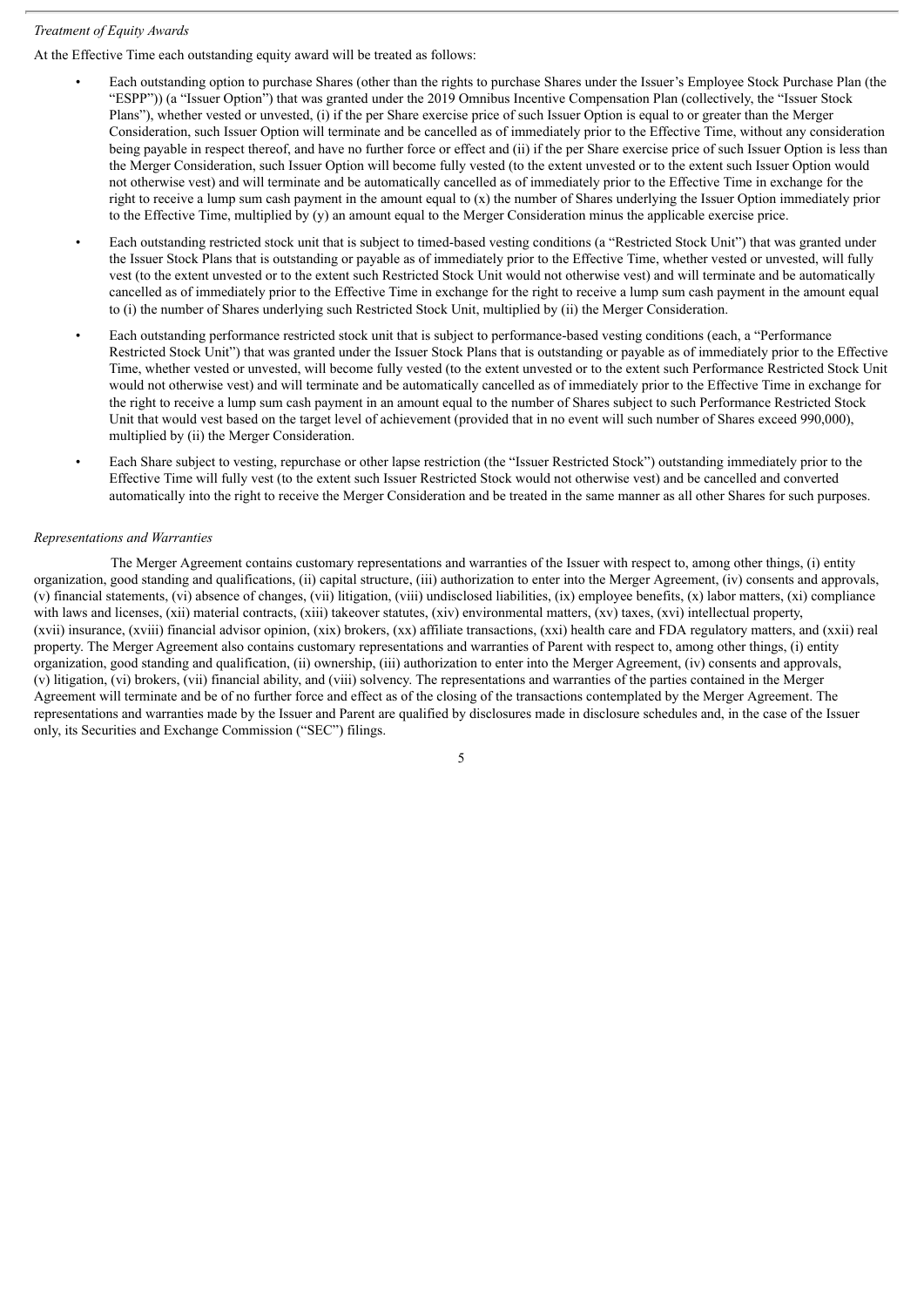#### *Covenants*

The Merger Agreement also contains customary covenants and agreements, including, among others, covenants and agreements relating to (i) the conduct of the Issuer's business between the date of the signing of the Merger Agreement and the closing of the transactions contemplated under the Merger Agreement, (ii) restrictions on the Issuer's participation in any discussions or negotiations with any person making any proposal for an alternative transaction, and the requirement that the board of directors of the Issuer (the "Board") recommend to its stockholders that they approve the transaction contemplated by the Merger Agreement, in each case subject to certain exceptions and provided that the Board may change its recommendation in certain circumstances specified in the Merger Agreement in response to an unsolicited proposal for an alternative transaction or following an intervening event, (iii) the preparation and filing of a proxy statement on Schedule 14A in preliminary form relating to the meeting of the Issuer's stockholders for purposes of approval of the Merger Agreement and the Merger and other transactions contemplated therein and covenants regarding the holding of such stockholders' meeting, and filing of a Rule 13e-3 Transaction Statement on Schedule 13e-3 relating to the transactions contemplated by the Merger Agreement, (iv) the Issuer and Parent's efforts to obtain approvals from governmental agencies, (v) the protection of, and access to, confidential information of the parties, (vi) employee benefits to be provided to continuing employees after the Effective Time, (vii) payment of expenses and certain taxes, (viii) indemnification and directors' and officers' insurance, (ix) certain litigation matters, and (x) cooperation in connection with Parent's debt financing for the transactions contemplated by the Merger Agreement.

#### *Conditions to Closing*

The parties' obligations to consummate the Merger are subject to the satisfaction or waiver of customary conditions set forth in the Merger Agreement, including, among others: (i) the adoption of the Merger Agreement by the holders of a majority of the outstanding Shares, (ii) the expiration of the waiting period applicable to the consummation of the Merger under the Hart-Scott-Rodino Antitrust Improvements Act of 1976, as amended, and the obtainment of certain consents and approvals from governmental entities, (iii) the absence of any law or governmental order prohibiting the Merger, (iv) no Company Material Adverse Effect having occurred since the signing of the Merger Agreement and (v) certain other customary conditions relating to the parties' representations and warranties in the Merger Agreement and the performance of their respective obligations.

#### *Termination*

The Merger Agreement contains certain customary termination rights for the Issuer and Parent, including (i) the right of the Issuer to terminate the Merger Agreement to enter into an Alternative Acquisition Agreement, subject to specified limitations, and (ii) the right of Parent to terminate the Merger Agreement if the Board changes its recommendation to the Issuer stockholders as described in the Merger Agreement or the Issuer enters into, or publicly announces its intention to enter into, an Alternative Acquisition Agreement. In addition to the foregoing termination rights and certain other termination rights set forth in the Merger Agreement, and subject to certain limitations, either party may terminate the Merger Agreement if the Merger is not consummated by November 24, 2022 (the "Termination Date"); provided, that if as of the Termination Date (x) all of the closing conditions, other than any of the conditions related to antitrust and obtaining governmental consents, are satisfied or waived, or are capable of being satisfied at such time, or (y) all closing conditions are satisfied but the Termination Date wouldn't occur before three business days following the end of the Marketing Period, in each such case, the Termination Date shall automatically be extended for a period of three months. The Issuer additionally has the ability to terminate the Merger Agreement if all of Parent's and Merger Sub's conditions to closing have been satisfied or waived, Parent fails to consummate the Merger on the date on which the Closing should have occurred, the Issuer has irrevocably confirmed in writing to Parent that all conditions to closing have been satisfied or waived and Issuer is prepared to consummate the Closing on the date of such written notice and throughout the immediately subsequent three business days period and Parent fails to consummate the Merger within three business days following receipt of such written notice.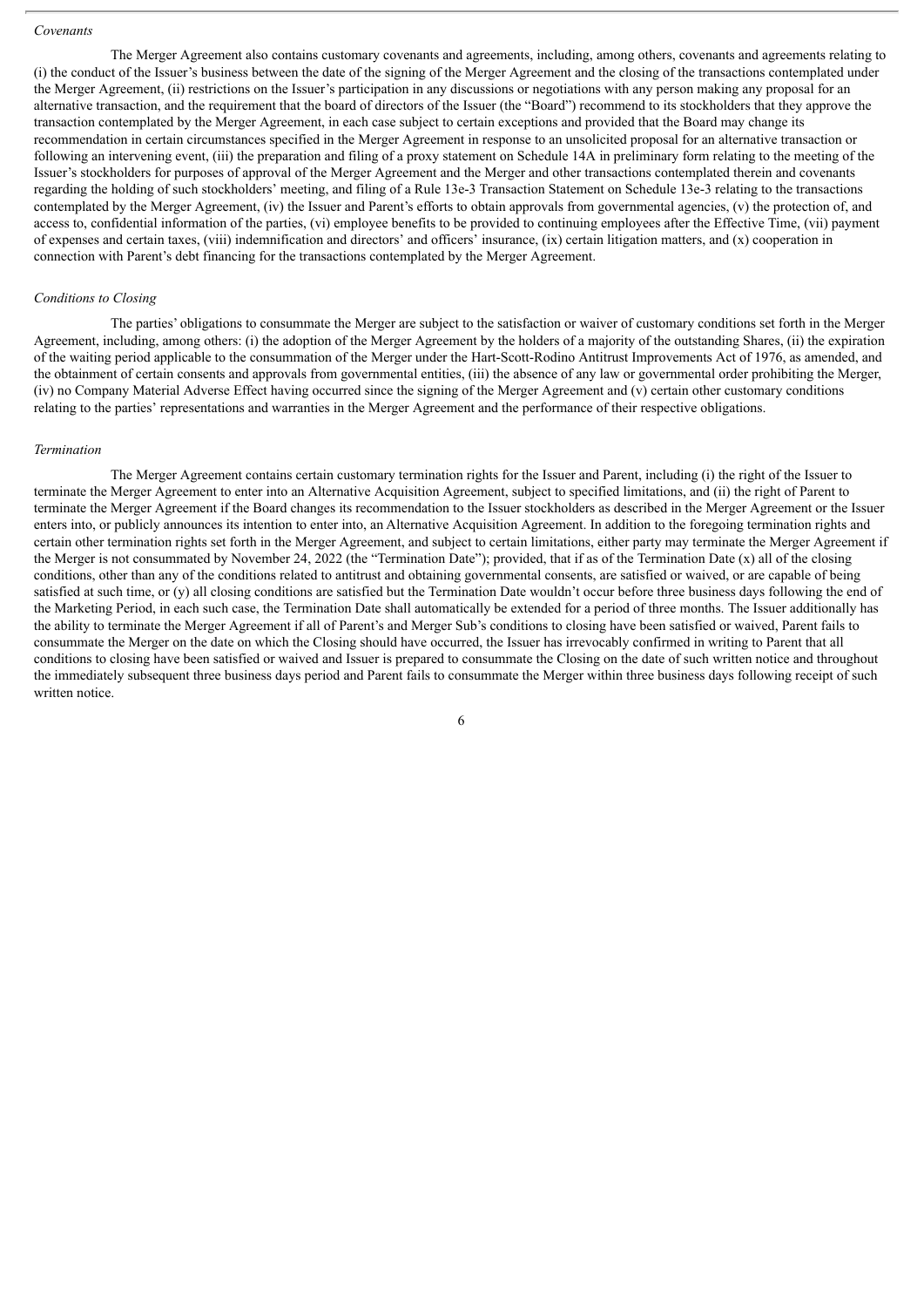Upon termination of the Merger Agreement under specified circumstances, including if (i) Parent terminates the Merger Agreement because the Board has changed its recommendation that the Issuer's stockholders vote in favor of the Merger or (ii) the Issuer terminates the Merger Agreement to enter into an alternative acquisition agreement with respect to a Superior Proposal, the Issuer will be required to pay, within two (2) business days after such termination in the case of a termination pursuant to a change in recommendation or concurrently with respect to such termination pursuant to clause (ii), a termination fee of \$88,315,000 (the "Company Termination Fee". In certain specific circumstances where the Merger Agreement is terminated and the Company consummates a transaction the proposal for which would have constituted an Acquisition Proposal if made prior to the termination of the Merger Agreement or enters into a definitive agreement for any transaction proposal of which would have constituted an Acquisition Proposal if made prior to the termination of the of the Merger Agreement (which transaction is subsequently consummated), then the Company will be required to pay the Company Termination Fee to Parent concurrently upon the entry into definitive agreements for, or consummation of, thereof, whichever is earlier. Parent will be required to pay or cause to be paid to the Issuer a termination fee of \$197,950,000, if the Merger Agreement is terminated under specified circumstances, including if the Issuer terminates the Merger Agreement (i) because of a failure of Parent to consummate the Merger when required, or (ii) because of Parent's uncured breach of the Merger Agreement.

The foregoing description of the Merger Agreement does not purport to be complete and is subject to, and is qualified in its entirety by, the full text of the Merger Agreement, a copy of which is attached as Exhibit 99.11 hereto and is incorporated by reference herein.

#### *Support and Rollover Agreement*

Concurrently with the execution of the Merger Agreement and as a condition and inducement to the Issuer's willingness to enter into the Merger Agreement, the Issuer, CD&R Holdings and Parent entered into a Support and Rollover Agreement (the "Support and Rollover Agreement") with respect to Shares owned by the Reporting Persons (collectively, the "Owned Shares").

The Reporting Persons collectively own approximately 24.15% of the outstanding Shares and have agreed to vote all of their Shares:

- in favor of the Merger, the adoption of the Merger Agreement, each of the other actions contemplated by the Merger Agreement or necessary or desirable in furtherance of the Merger and the other transactions contemplated by the Merger Agreement; and
- against any action or agreement that could reasonably be expected to result in any of the conditions to the consummation of the Merger under the Merger Agreement not being fulfilled.

In the event the board of directors of the Issuer (acting upon the recommendation of its transaction committee) or the transaction committee has made a change of recommendation against the Merger and the adoption of the Merger Agreement, CD&R Holdings may vote its shares with respect to the above matters in any manner it chooses.

CD&R Holdings also agreed to transfer, directly or indirectly, the Owned Shares, which otherwise would be converted into the right to receive the Merger Consideration in cash to Parent on the Closing Date in exchange for a number of newly issued equity interests of Parent (or its parent company).

In addition, CD&R Holdings agreed to not take certain actions, including not (i) tendering any Owned Shares into any tender or exchange offer, (ii) transferring any Owned Shares, (iii) granting any proxies or powers of attorney or (iv) taking any action that would make any representation or warranty of CD&R Holdings contained in the Support and Rollover Agreement untrue or incorrect in any material respect or have the effect of preventing or disabling CD&R Holdings from performing its obligations under the Support and Rollover Agreement in any material respect.

The Support and Rollover Agreement will terminate upon the earliest to occur of the Effective Time and the valid termination of the Merger Agreement in accordance with its terms.

The foregoing description of the Support and Rollover Agreement does not purport to be complete and is subject to, and is qualified in its entirety by, the full text of the Support and Rollover Agreement, a copy of which is attached as Exhibit 99.12 hereto and is incorporated by reference herein.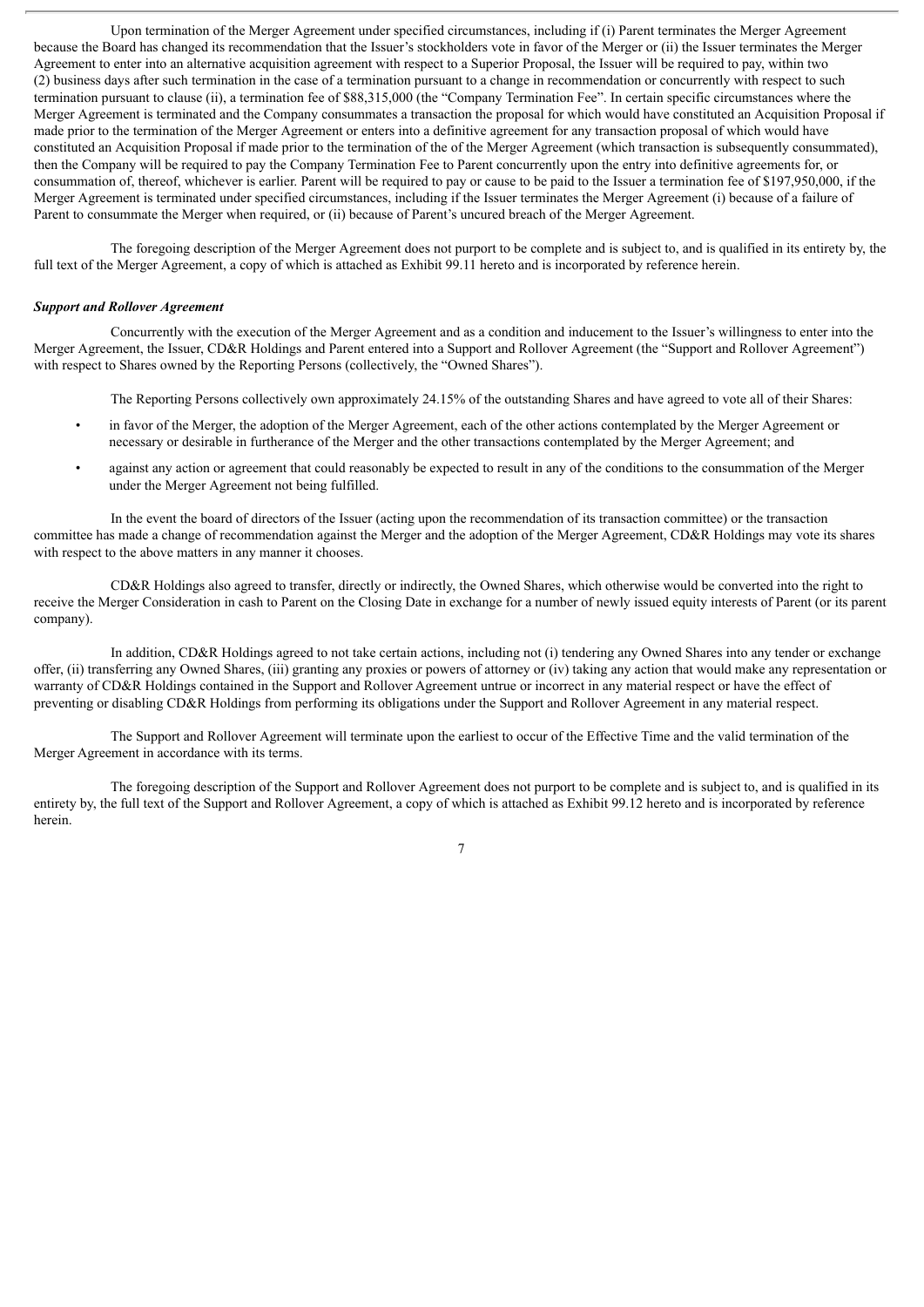#### *Limited Guarantee*

Concurrently with the execution of the Merger Agreement, each of Clayton, Dubilier & Rice Fund XI, L.P. (an affiliate of the Reporting Persons), TPG Partners VIII, L.P. and TPG Healthcare Partners, L.P. (the "Guarantors") entered into a limited guarantee (the "Limited Guarantees") with the Issuer, pursuant to which the Guarantors have each provided a limited guarantee with respect to the payment of their pro rata portion of the termination fee payable by Parent, as well as certain reimbursement obligations that may be owed by Parent pursuant to the Merger Agreement, in each case subject to the terms of the Merger Agreement and of such Limited Guarantee.

#### *Financing Letters*

Concurrently with the execution of the Merger Agreement, each of the Guarantors entered into an equity commitment letter (the "Equity Commitment Letter") with Parent, pursuant to which the Guarantors agreed to provide an equity commitment to Parent in an aggregate amount of \$1.604 billion.

Concurrently with the execution of the Merger Agreement, Parent directly or indirectly obtained from Deutsche Bank AG New York Branch, UBS AG, Stamford Branch, Bank of Montreal and Mizuho Bank Ltd. (collectively, the "Debt Financing Sources") debt financing commitments for loans in an aggregate principal amount of up to \$1.950 billion, comprised of up to \$1,525.0 million of first lien term loans and up to \$425.0 million of second lien term loans, to fund Parent's payment obligations in respect of the transactions contemplated by the Merger Agreement and pay related fees and expenses. In addition, Parent has obtained commitments from the Debt Financing Sources for a \$300.0 million first lien secured cash flowbased revolving credit facility.

The funding of such debt and equity commitments is subject to the satisfaction of customary closing conditions.

### **ITEM 6. CONTRACTS, ARRANGEMENTS, UNDERSTANDINGS OR RELATIONSHIPS WITH RESPECT TO SECURITIES OF THE ISSUER.**

Item 6 of the Schedule 13D is hereby supplemented to incorporate by reference the information set forth in Item 4 above.

#### **ITEM 7. MATERIAL TO BE FILED AS EXHIBITS.**

| Exhibit                       | <b>Description of Exhibit</b>                                                                                                                                                                                                                                                     |
|-------------------------------|-----------------------------------------------------------------------------------------------------------------------------------------------------------------------------------------------------------------------------------------------------------------------------------|
| $\frac{\text{Number}}{99.11}$ | Agreement and Plan of Merger, dated as of May 24, 2022, by and among Corgi Bidco, Inc., Corgi, Merger Sub, Inc. and Covetrus, Inc.<br>(incorporated by reference to Exhibit 2.1 to the Issuer's Form 8-K filed with the Securities and Exchange Commission on May 25, 2022)       |
| 99.12                         | Support and Rollover Agreement, dated as of May 24, 2022, by and among Covetrus, Inc., CD&R VFC Holdings, L.P. and Corgi Bidco,<br>Inc. (incorporated by reference to Exhibit 10.1 to the Issuer's Form 8-K filed with the Securities and Exchange Commission on May 25,<br>2022) |

99.13 Joint Filing Agreement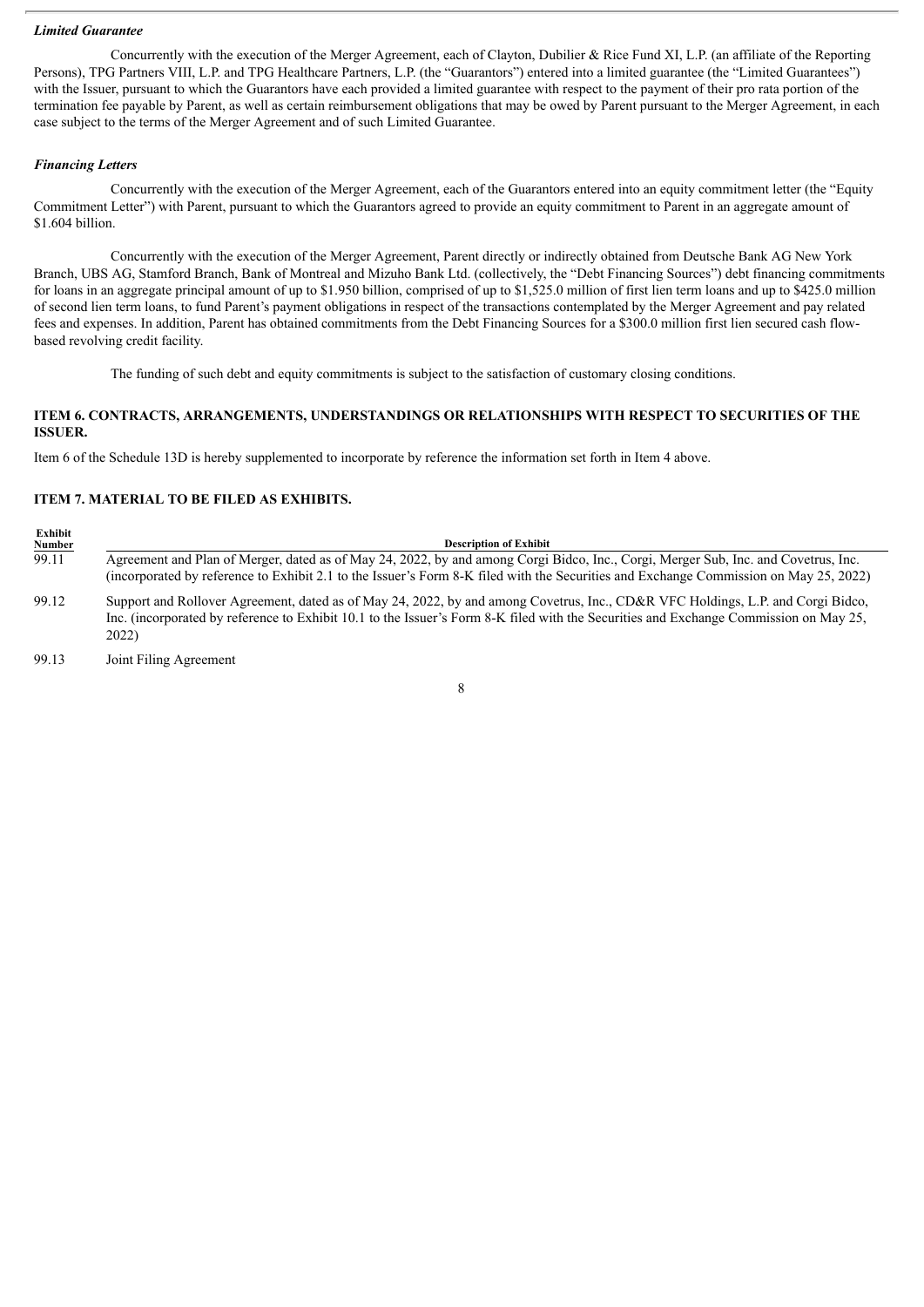## **SIGNATURES**

9

After reasonable inquiry and to the best of my knowledge and belief, I certify that the information set forth in this statement is true, complete and correct.

Dated: May 25, 2022

## **CD&R VFC HOLDINGS, L.P.**

By: CD&R Investment Associates IX, Ltd., its general partner

By: /s/ Rima Simson

Name: Rima Simson Title: Vice President, Treasurer and Secretary

## **CD&R INVESTMENT ASSOCIATES IX, LTD.**

By: /s/ Rima Simson

Name: Rima Simson Title: Vice President, Treasurer and Secretary